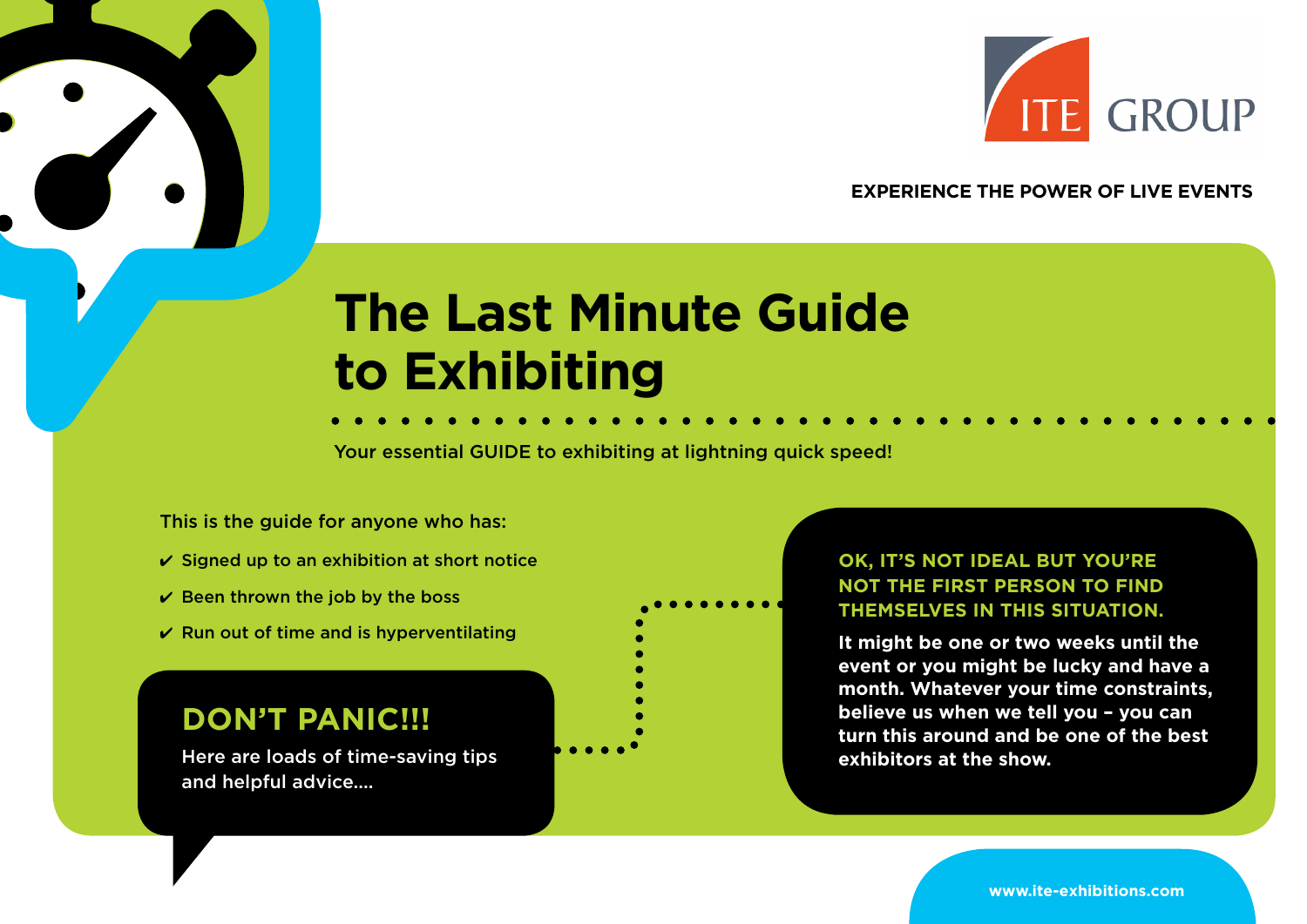

| <b>STEP1</b>                                                                                     | <b>GET UP AND RUNNING IN</b><br><b>STEP 2</b><br><b>SIXTY MINUTES!</b>                                                                                                | <b>TWO QUICK SENTENCES</b><br><b>THAT WILL HELP YOU FOCUS</b>                                  |
|--------------------------------------------------------------------------------------------------|-----------------------------------------------------------------------------------------------------------------------------------------------------------------------|------------------------------------------------------------------------------------------------|
|                                                                                                  | 1. Get the exhibitor log in and password to<br>access the show website.                                                                                               | 1. At the show I want to: (tick all that apply)                                                |
|                                                                                                  | 2. Fill out your exhibitor profile on the show D<br>website - it normally only needs<br>a logo and 50 words!                                                          | Develop leads<br>п<br>Meet new people<br>п                                                     |
|                                                                                                  | 3. Follow all relevant social media channels<br>(check out the show website) linkedin,<br>twitter, facebook.                                                          | Grow our database<br>П<br>Let people know about our products<br>П<br>and services              |
|                                                                                                  | 4. Get the name of a customer service<br>П<br>contact from ITE (again, check out the<br>show website) - you are going to make<br>their life hell.                     | Launch a new product or service<br>П<br>Get feedback on a prototype product<br>or service<br>П |
| This guide will help you calm<br>down, chill out, work out the<br>fastest path for event success | 5. Print off/screen shot the deadlines page<br>of the exhibitor manuals (it'll be in the<br>exhibitor zone).                                                          | Sell stuff<br>П<br>Other                                                                       |
| so that you can kick back and<br>relax before the show!                                          | 6. Phone up your legal/finance person and<br>ask them to send you a copy of the<br>company's public liability insurance cover<br>or insure you if you don't have one. | 2. I will be happy if I manage to get:<br>(Insert approx number)<br>Leads                      |
|                                                                                                  | 7. Take a deep breath, make yourself a<br>П<br>tea and pat yourself on the back -you've                                                                               | Meetings<br><b>Sales</b><br>Enquiries                                                          |

just made it through the first hour.

**www.ite-exhibitions.com**

■ Surveys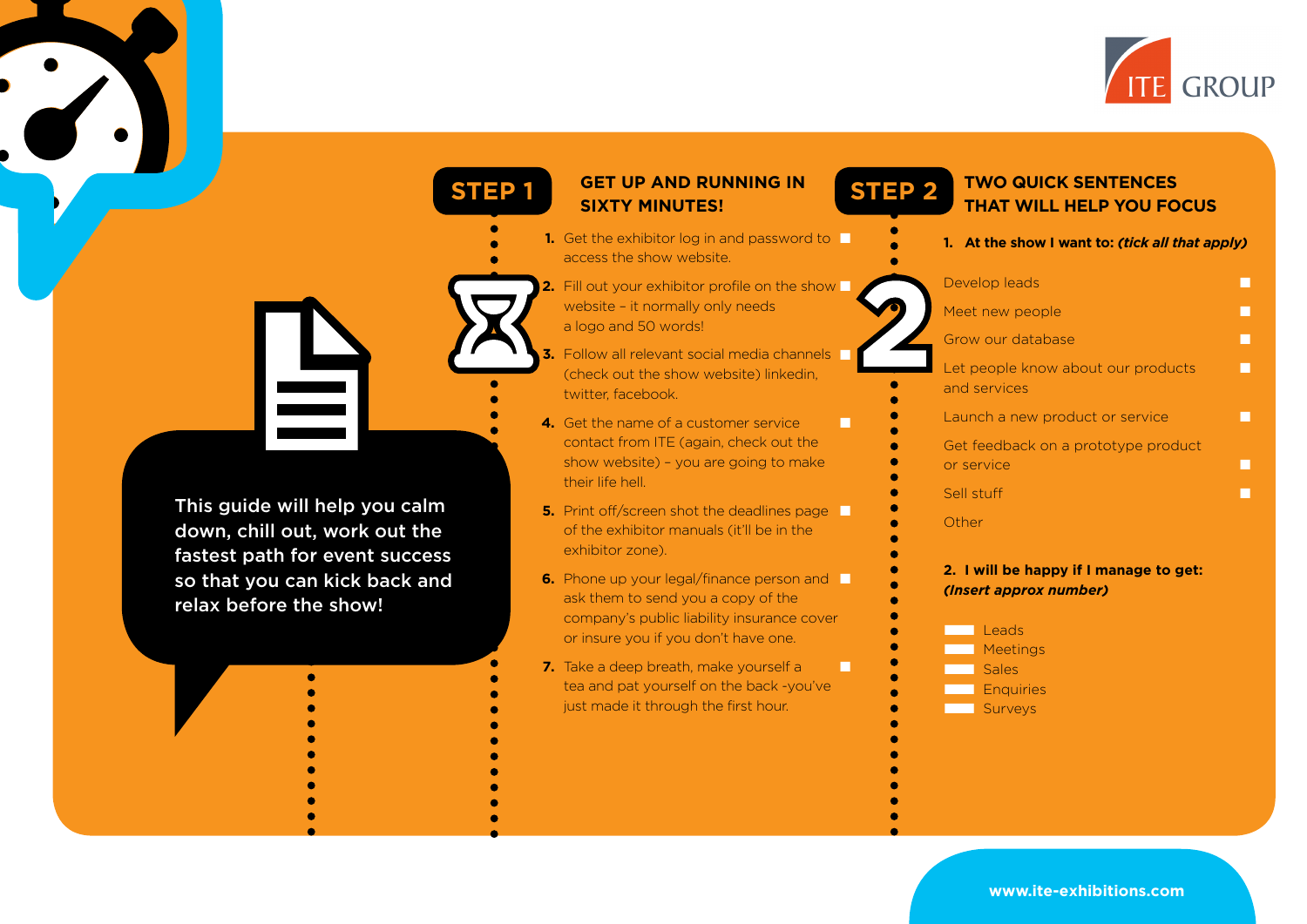

|                                                         |                 | <b>STEP 4</b> | <b>NOW PICK UP THE PHONE</b><br>FOR THE STAND DEAL OF<br><b>THE YEAR!</b> | <b>PULL IN THE CROWDS</b><br><b>STEP 6</b><br><b>THROUGH STAND ENGAGEMENT</b> |
|---------------------------------------------------------|-----------------|---------------|---------------------------------------------------------------------------|-------------------------------------------------------------------------------|
| <b>A FIVE MINUTE</b>                                    |                 |               | Last minute deals are always<br>the best types of deals!                  | Right, there is no point having a stand<br>and not having anything to engage  |
| <b>STEP 3</b><br><b>BUDGET PLAN!</b>                    |                 |               | Phone the ops contact in the                                              | with visitors so pick a mechanism that                                        |
| My total event budget is                                | €               |               | organiser team (normally in the                                           | you will use to engage with them.                                             |
| and I am/am not flexible on this.                       |                 |               | exhibitor zone) and get them to give<br>you three names of companies that |                                                                               |
|                                                         |                 |               | are already providing stand design/                                       | We know you haven't got a lot<br>of time so the following can be              |
| plan to spend:                                          |                 |               | graphics for other exhibitors at                                          | arranged quite quickly:                                                       |
| <b>Stand design/graphics</b>                            | €               | $\bullet$     | your show - ideally with the contact                                      |                                                                               |
| (include plasma screens costs in this if you have them) |                 |               | names at each.                                                            | $\checkmark$ Competitions                                                     |
| AV/electrics/internet/lighting                          | $\mathsf{I}\in$ |               |                                                                           | $V$ Food samples                                                              |
| <b>Data scanners</b>                                    | €               |               |                                                                           | $V$ Leaflets                                                                  |
| <b>Flooring/furniture</b>                               | €               |               | <b>TOP TIP</b>                                                            | $\checkmark$ Promotional<br><b>items</b>                                      |
| <b>Insurance</b>                                        | €               |               | The companies you will get<br>are already at the show so you'll be able   | $V$ Video content                                                             |
| <b>Hand outs</b>                                        | €               |               | to get great last minute prices - so don't                                |                                                                               |
| Hotel/food/travel                                       | €<br>€          |               | forget to negotiate with them.                                            |                                                                               |
| <b>Bits and pieces</b>                                  |                 |               |                                                                           | <b>TOP TIP</b>                                                                |
|                                                         |                 |               |                                                                           | Be creative - it doesn't necessarily<br>have to cost a lot to be creative.    |

 ask them to help you budget for the show or just double check that you are being realistic.

**www.ite-exhibitions.com**

why they need to do business with you.